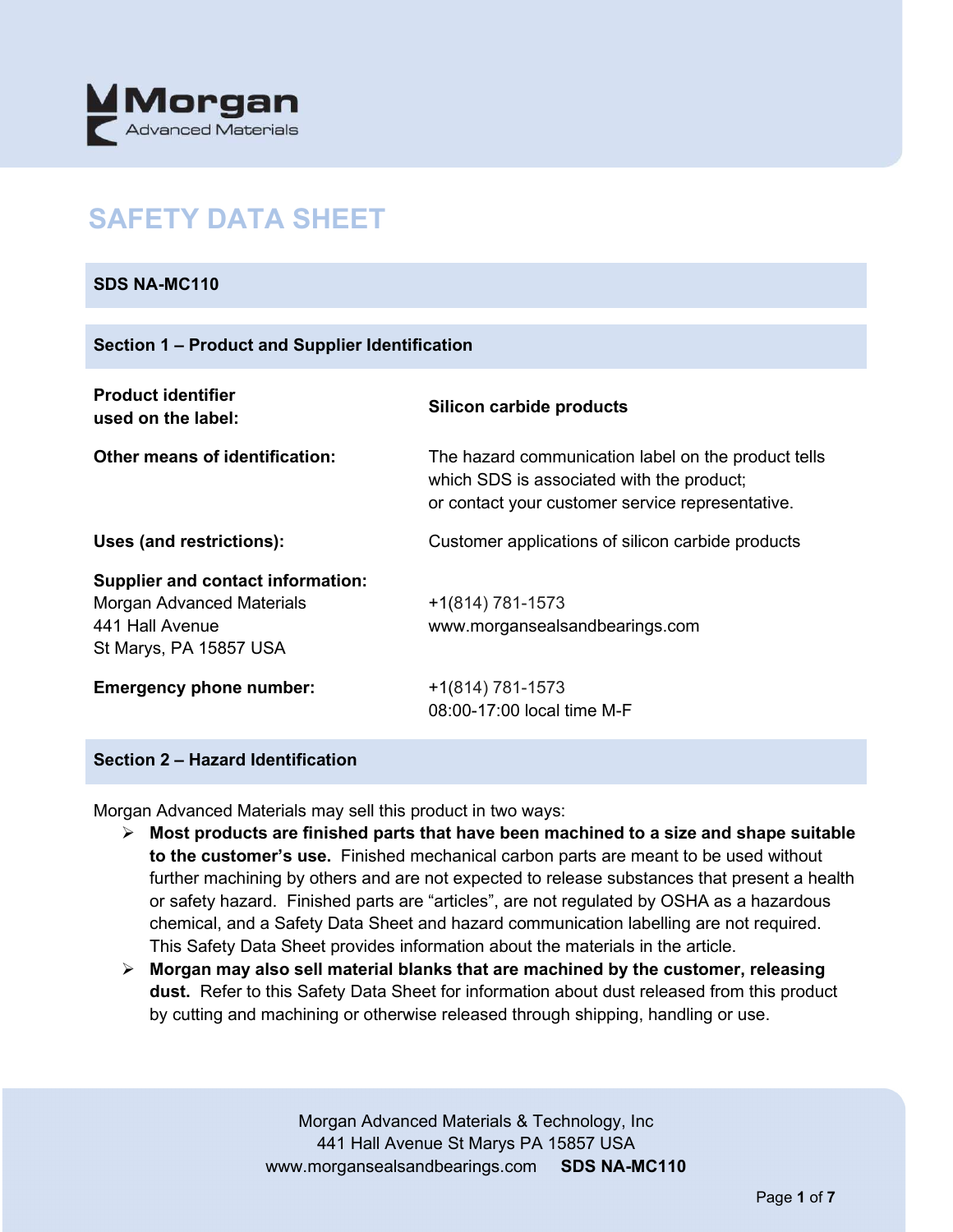

#### **Classification:**

This material is not classified as hazardous under the Globally Harmonized System of Classification and Labelling and the US OSHA Hazard Communication Standard.

#### **Signal word, symbols, hazard and precautionary statements:** Not applicable (because not classified as hazardous)

## **Other information about health hazards:**

Dust from this material may cause minor irritation of skin and eyes, primarily through mechanical abrasion. Repeated or prolonged exposure to elevated concentrations of any airborne dust can irritate or harm the respiratory system, especially as an aggravation to a pre-existing condition. Avoid creating and breathing airborne dust. The materials in this product are not absorbed through the skin.

#### **Other information about physical hazards:**

Dust from this product may be electrically conductive and, if so, dust accumulations on electrical equipment can cause short circuits. Maintain good housekeeping.

## **Section 3 – Composition**

| Component              | <b>CAS Registry Number</b> | <b>Concentration</b><br>% by weight |
|------------------------|----------------------------|-------------------------------------|
| <b>Silicon Carbide</b> | 409-21-2                   | 70-100%                             |

| This material may also contain: |           |           |  |
|---------------------------------|-----------|-----------|--|
| Graphite                        | 7782-42-5 | $0 - 10%$ |  |
| Carbon                          | 7440-44-0 | $0 - 10%$ |  |
| Silicon                         | 7440-21-3 | $0 - 10%$ |  |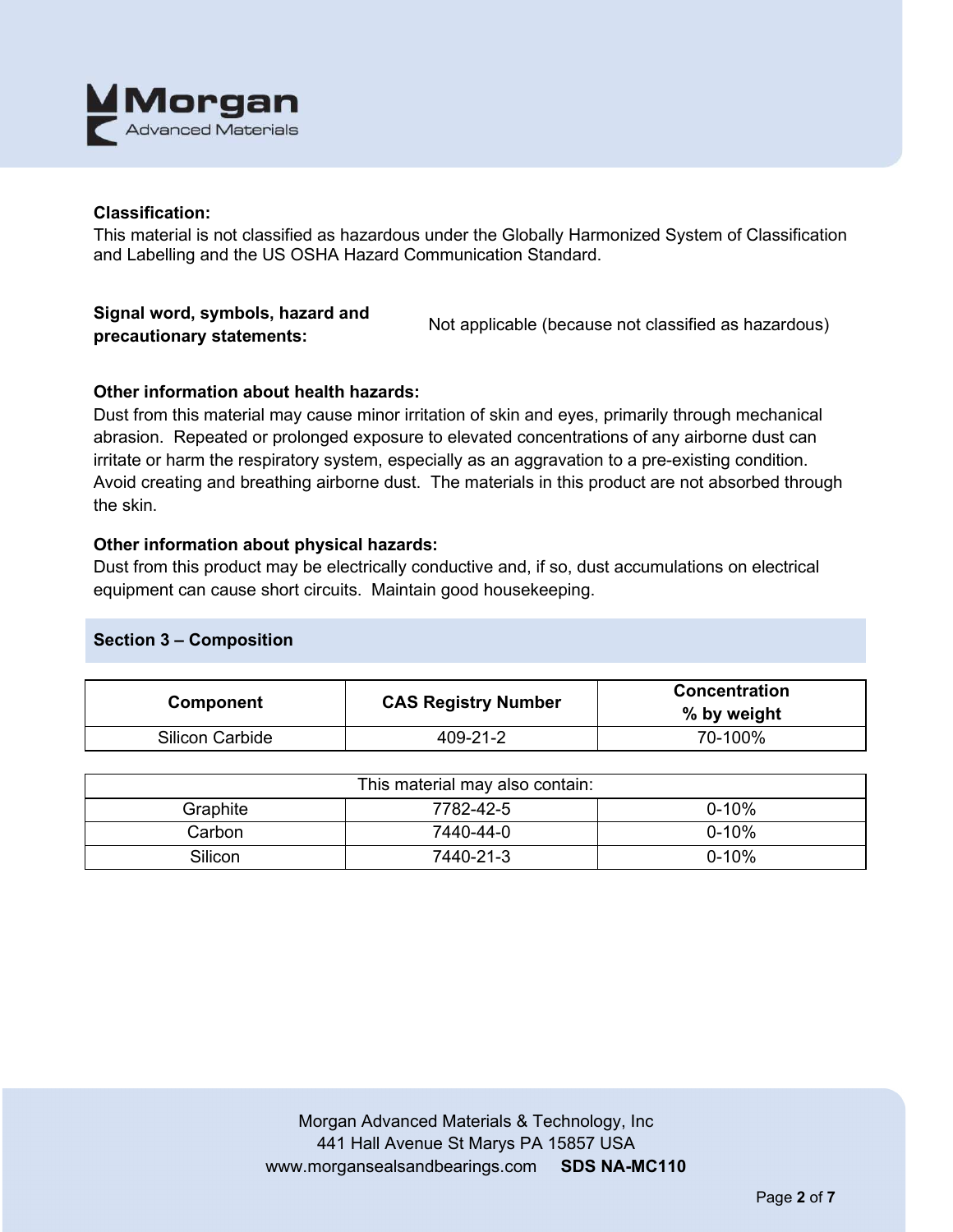

#### **Section 4 – First Aid Measures**

| Inhalation:                 | Remove affected personnel to an exposure-free environment. |
|-----------------------------|------------------------------------------------------------|
| Skin and eye contact:       | Flush eyes with water. Wash skin with soap and water.      |
| Ingestion:                  | Not applicable, not expected                               |
| Indication of need for      |                                                            |
| immediate medical attention | Not applicable, not expected                               |
| and special treatment:      |                                                            |

#### **Section 5 – Fire Fighting Measures**

This product, and dust produced when machining this product, are not very combustible but may burn if exposed to high temperatures.

#### **Suitable extinguishing media:**

Use an extinguisher that is suitable for the surrounding fire.

#### **Combustion hazards:**

When burned, carbon/graphite releases carbon dioxide (and possibly carbon monoxide if there is not enough oxygen for complete combustion).

#### **Special fire-fighting procedures:**

Use protective clothing and breathing equipment appropriate to the surrounding fire.

#### **Unusual fire and explosion hazards:**

As is the case with any combustible dust, concentrations of airborne carbon/graphite dust can present a dust explosion hazard. Practice good housekeeping to prevent dust accumulations and prevent situations where substantial amounts of dust can become airborne. Do not blow combustible dust toward an ignition source.

**Flash point**: Not applicable **Flammable limits:** Not applicable

## **Section 6 – Accidental Release Measures**

Sweep or vacuum spilled material and place into sealable containers. Avoid creating and breathing airborne dust. Dispose in accordance with applicable waste disposal regulations.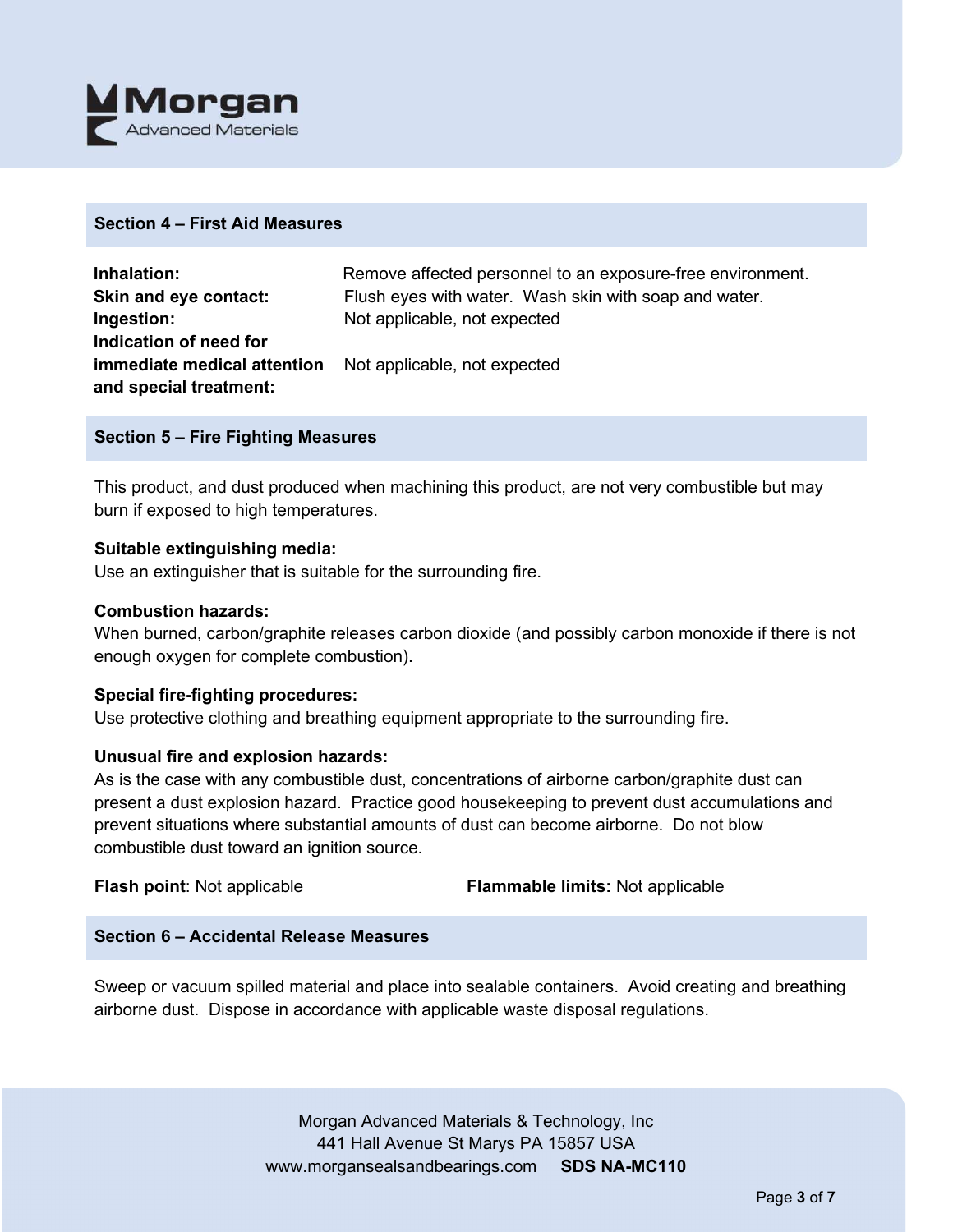

## **Section 7 – Handling and Storage**

Use appropriate dust collection and controls if this product is cut or machined. Practice good housekeeping to avoid the accumulation of dust in the workplace. Avoid creating and breathing airborne dust. Practice good personal hygiene. As a good practice, wash hands before eating, drinking or smoking and do not store food, or eat or drink, in areas where chemicals are handled.

## **Section 8 – Exposure Controls and Personal Protection**

#### **Exposure limits and guidelines:**

| <b>Material</b>        | <b>OSHA PEL</b>                  | <b>ACGIH TLV</b>                   |  |
|------------------------|----------------------------------|------------------------------------|--|
|                        | 8-Hr TWA                         | 8-Hr TWA                           |  |
| <b>Silicon Carbide</b> | 15 mg/m <sup>3</sup> (total)     | 10 mg/m $3$ (total)                |  |
|                        | 5 mg/m <sup>3</sup> (respirable) | 3 mg/m $3$ (respirable)            |  |
| Graphite*              | 15 mg/m <sup>3</sup> (total)     | 2.0 mg/m <sup>3</sup> (respirable) |  |
|                        | 5 mg/m <sup>3</sup> (respirable) |                                    |  |
| Carbon                 | 15 mg/m <sup>3</sup> (total)     | 10 mg/m <sup>3</sup> (total)       |  |
|                        | 5 mg/m <sup>3</sup> (respirable) | 3 mg/m <sup>3</sup> (respirable)   |  |
| <b>Silicon</b>         | 15 mg/m <sup>3</sup> (total)     | None Established                   |  |
|                        | 5 mg/m <sup>3</sup> (respirable) |                                    |  |

\*The PEL indicated here (the PEL for inert or nuisance dust) is for synthetic graphite.

Other jurisdictions may have different exposure limits and control guidelines. Users are advised to consult and comply with local regulations.

#### **Engineering controls:**

Use appropriate dust collection and controls if this product is cut or machined. Practice good housekeeping.

## **Personal protective equipment:**

Use NIOSH-approved respiratory protective equipment (for example, an N-95 dust mask) if exposures exceed established limits.

## **General hygiene considerations:**

As a good practice, wash hands before eating, drinking or smoking and do not store food, or eat or drink, in areas where chemicals are handled.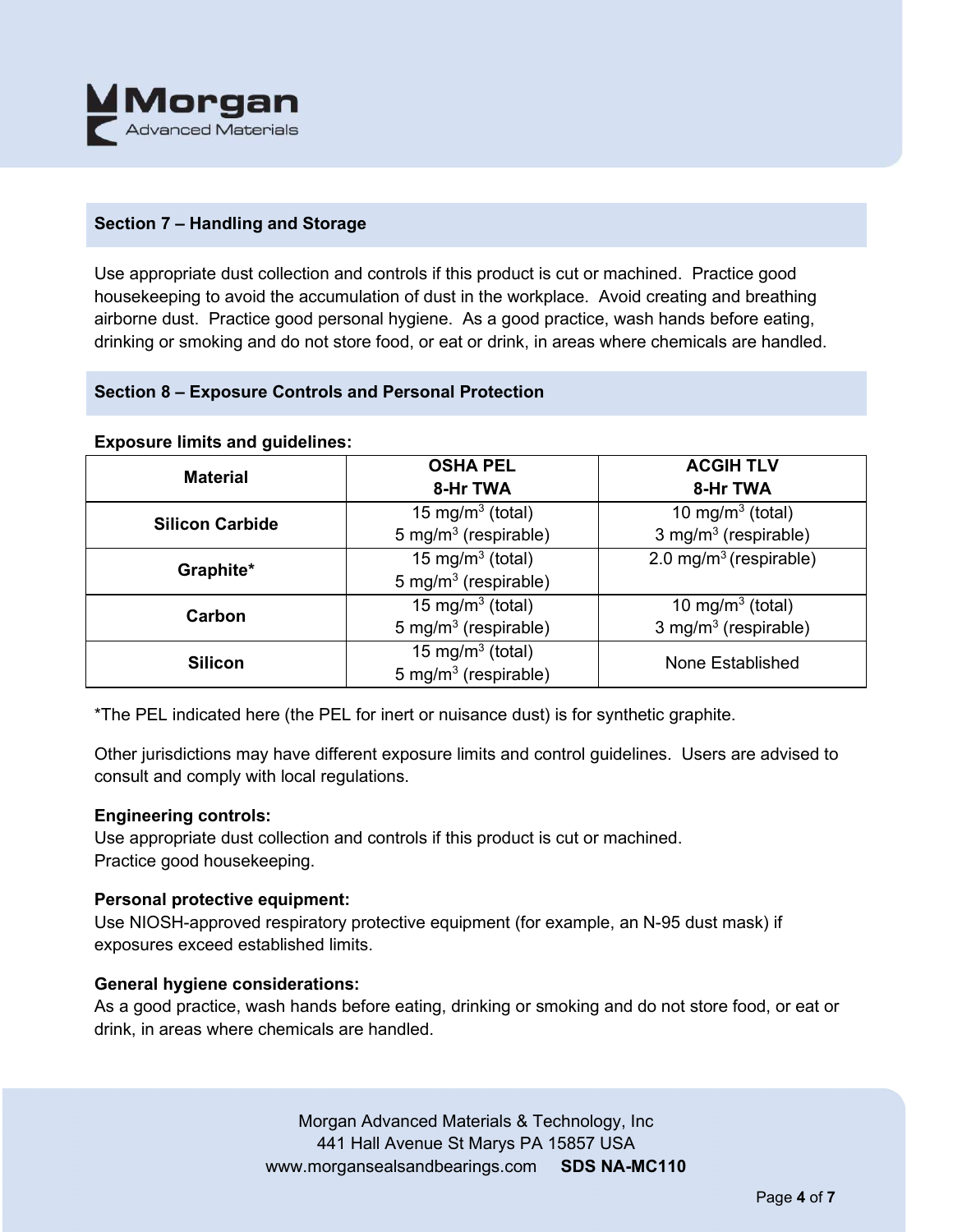

# **Section 9 – Physical and Chemical Properties**

| Appearance:                                        | Solid, varying colors | Odor:                              | No odor        |
|----------------------------------------------------|-----------------------|------------------------------------|----------------|
| <b>Odor threshold:</b>                             | Not applicable        | pH:                                | Not applicable |
| <b>Melting point:</b>                              | Not applicable        | <b>Boiling point:</b>              | Not applicable |
| <b>Flash point:</b>                                | Not applicable        | <b>Evaporation rate:</b>           | Not applicable |
| <b>Flammability:</b>                               | Not applicable        | LEL/UEL:                           | Not applicable |
| Vapor pressure:                                    | Not applicable        | Vapor density:                     | Not applicable |
| <b>Relative density:</b>                           | Not applicable        | <b>Water solubility:</b>           | Insoluble      |
| <b>Partition coefficient</b><br>(n-octanol/water): | Not applicable        | <b>Autoignition</b><br>temperature | Not applicable |
| <b>Decomposition</b><br>temperature:               | Not applicable        | <b>Viscosity:</b>                  | Not applicable |

# **Section 10 – Stability and Reactivity**

This material is stable and non-reactive.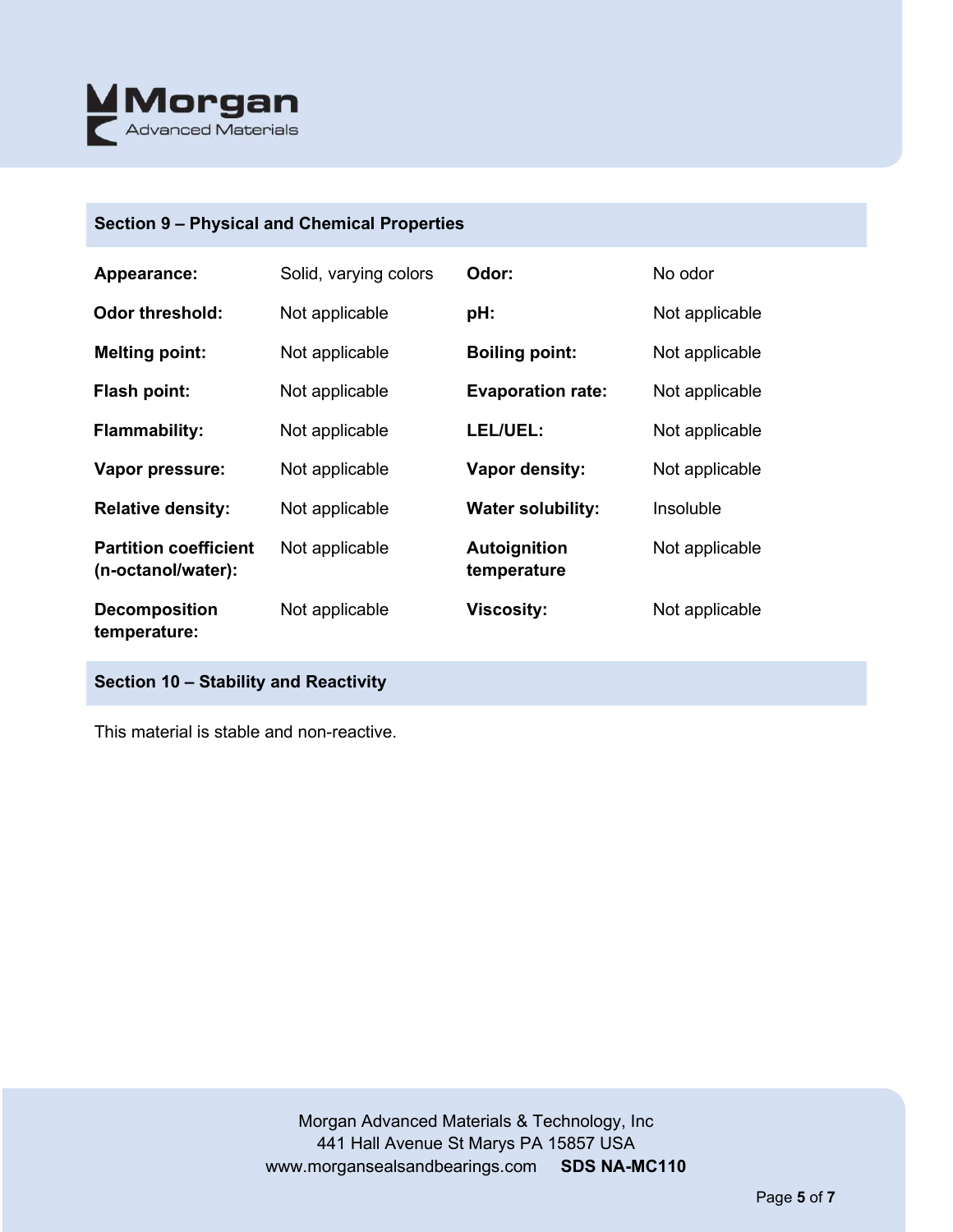

#### **Section 11 – Toxicological Information**

None of the materials in this product are listed as a carcinogen by the International Agency for Research on Cancer (IARC), US OSHA or the US Department of Health and Human Services National Toxicology Program (NTP).

Additional toxicological information is available through the U.S. National Institute for Occupational Safety and Health (NIOSH) Registry of Toxic Effects of Chemical Substances (RTECS). See website: www.cdc.gov/niosh/ipcsneng/nengrtec.html.

> Silicon Carbide RTECS # VW045000 Graphite RTECS # MD9659600 Carbon RTECS # FF5250100 Silicon RTECS # VW0400000

#### **Section 12 – Ecological Information**

Silicon carbide, carbon, graphite and silicon are relatively inert and would be expected to be of negligible consequence in the environment.

## **Section 13 – Disposal Considerations**

This product does not contain substances that could cause it to be hazardous waste, if disposed. Dispose in accordance with applicable waste disposal regulations.

#### **Section 14 – Transport Information**

This product is not regulated as a hazardous material for transportation purposes by any known authority, including transportation by truck, sea or air.

#### **Section 15 – Regulatory Information**

All materials in this product are listed on the US EPA Toxic Substances Control Act (TSCA) inventory.